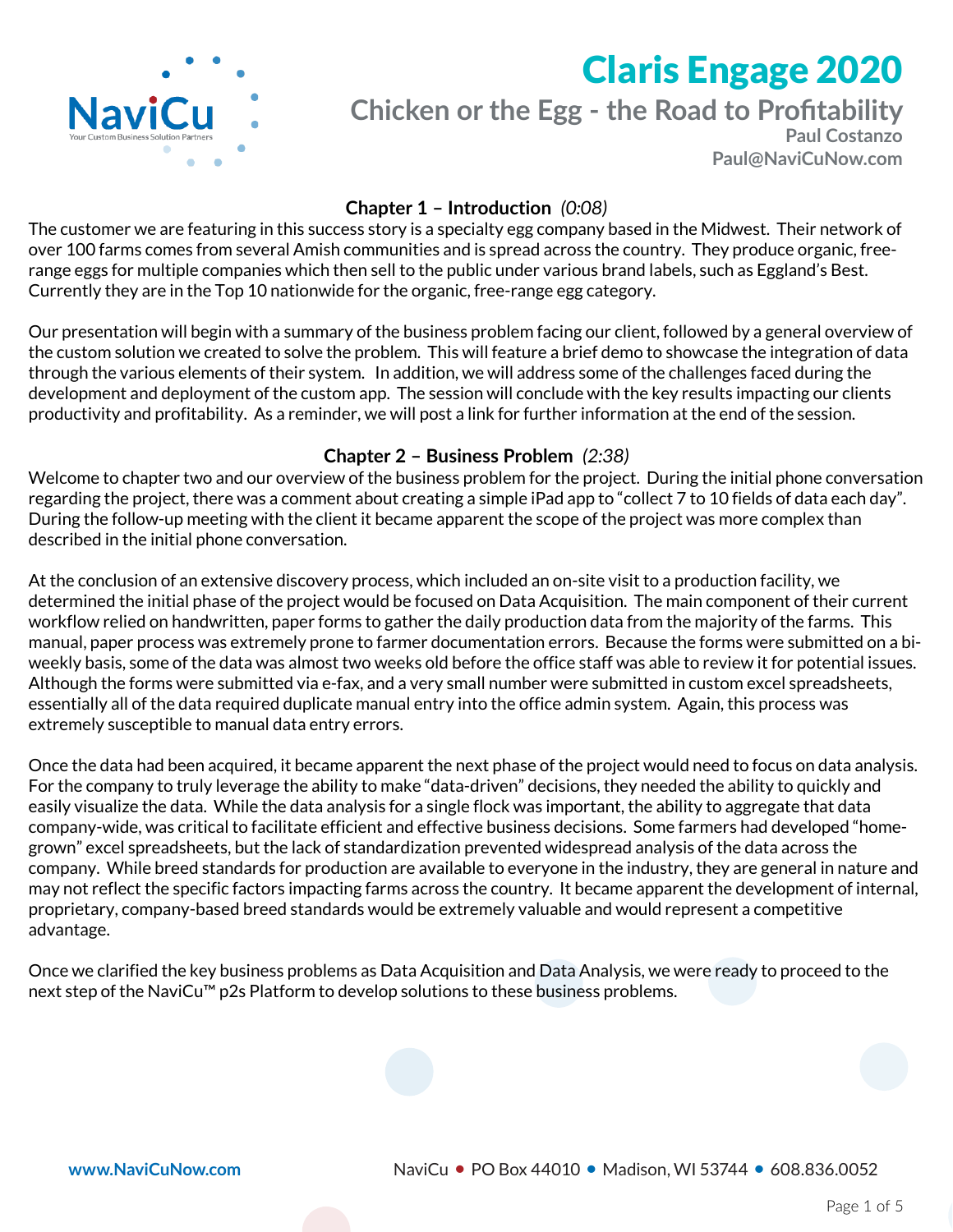

**Chicken or the Egg - the Road to Profitability**

**Paul Costanzo Paul@NaviCuNow.com**

## **Chapter 3 – Problem-to-Solution (p2s)** *(5:28)*

The solution to the data acquisition problem was the creation of a custom iPad app developed using Claris FileMaker and leveraging the NaviCu™ p2s Platform. The Farmer App initially allowed the farmer to enter their daily production totals in a simple, easy- to-use workflow. The next version of the Farmer App, added the ability to also track various factors which directly, and dramatically, impact the performance of the flock. The latest version of the Farmer App allows the farmer to quickly see the data aggregated over various periods for the entire history of the flock, which can extend to 80 weeks or more. The custom app also allows them to easily compare their flock performance data, and metrics, to industry established breed standards.

#### *(Farmer App Demo)*

The custom Farmer App is designed to run locally on the users iPad for maximum performance on a large dataset. The login credentials for the farmer can be stored in the keychain, and the Farmer App is then opened by clicking the app icon on the iPad.

In the custom app, I then click the next date button to automatically start entering data for the correct date. For the demo we use fictional data to highlight the custom app features. In the Farmer App, certain fields are pre-populated and key calculations are shown to speed data entry and reduce errors. This real-time insight into the data provides immediate feedback of potential issues. Required fields are colored until entered, and they must be completed to submit the data. The farmer has the option of entering partial data during the day, or all at once at the conclusion of the day.

Once the data has been Saved, we will perform a sync. This will transfer the data from the farmer's iPad to the admin system hosted on an AWS server. A message will indicate when the sync has completed and will show the data which has been transferred. In this case the sync took less than 6 seconds to complete.

By changing the Sort for the data, the farmer can aggregate the information based on the desired period. Built into the Farmer App is the ability to generate summary and detailed reports based on the desired time period. These reports can be printed from the iPad or distributed to other staff.

With the wealth of valuable data stored within the custom app, the farmer has the ability to directly analyze that data for each of the key metrics and compare them to breed standards. This provides real-time insights into their data, which drives increased productivity, efficiency and profitability.

Once the Farmer App had been deployed a steady stream of real-time data was being uploaded from the custom apps to the central server hosted on AWS. The Admin Office System was developed to allow the staff to view and validate the submitted data and add additional production data when necessary. Many of the previous manual reports, were automated as part of nightly maintenance routines, or generated on-demand by the office staff. After two years of gathering data from hundreds of flocks, it became apparent there was tremendous value in the accumulated digital data. A data warehouse workflow was developed to create proprietary, company-wide breed standards to serve as an additional KPI metric.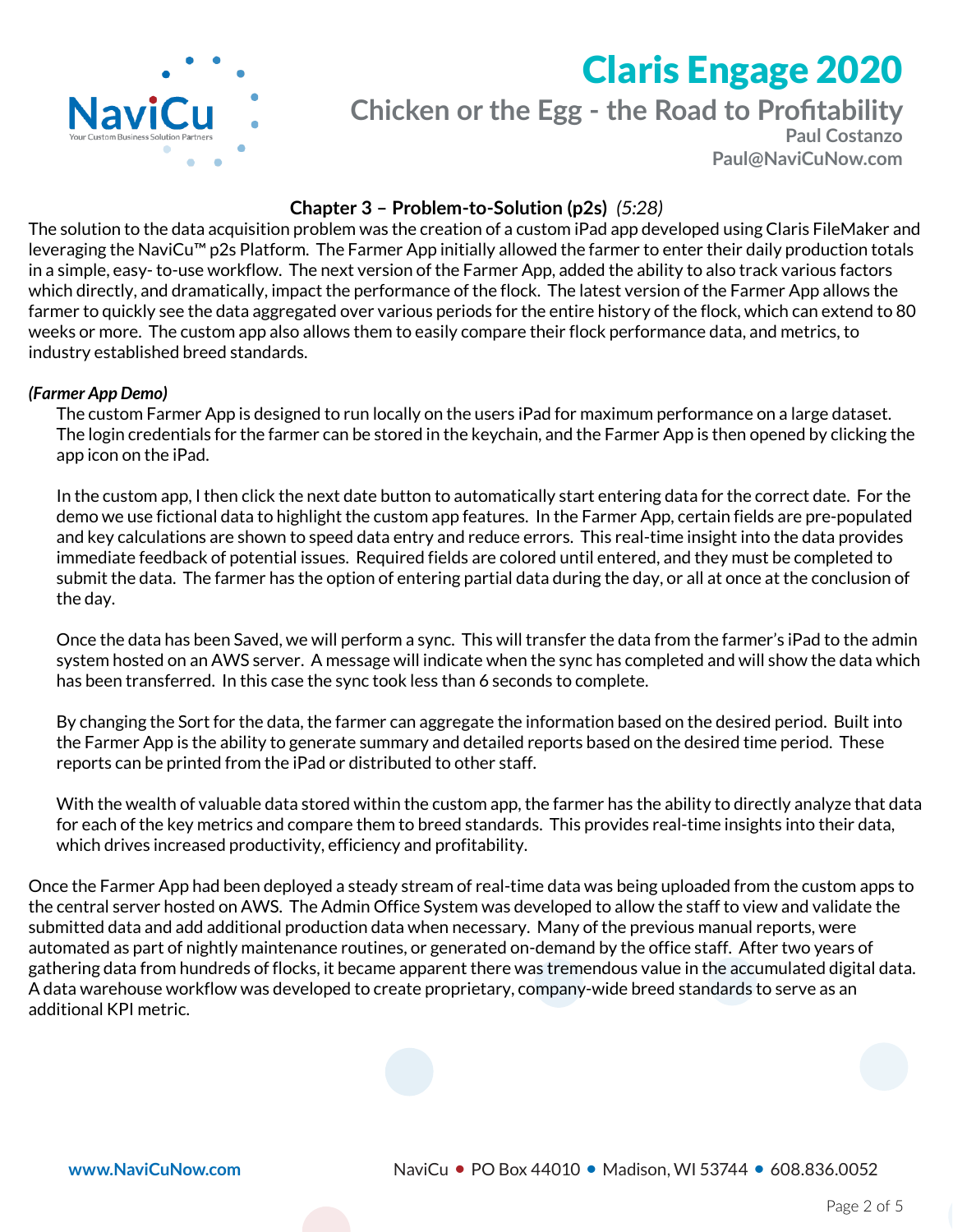

**Chicken or the Egg - the Road to Profitability**

**Paul Costanzo Paul@NaviCuNow.com**

#### *(Admin Office System demo)*

When we open the Admin Office System, we can see the fictional data Paul Sample entered on the Farmer App for 9/25. The office staff has the ability to verify and edit the data if necessary. They also have the option of entering the Next day of data for the flock. The office staff Saves the data when finished and any changes will be synced with the Farmer App.

The Flock Deviation process can be run to analyze the performance of the flock when compared to industry breed standards. This process can be run for single, or groups of flocks. We select a period for analysis and run the process. Results are compiled by individual day, week or for the entire period. Once complete the results can be printed if necessary.

The Farmer Flock reports are automatically generated each night by the system and are distributed to the individual farmer. These reports feature the most important KPI values and factors which directly impact production. This data allows the farmer to compare their flock to breed and proprietary company standards, which are newly available from the data warehouse compiled by the system.

The Weekly Summary report provides a quick, company-wide snapshot of flock performance across the United States, summarized by community. The Admin Office System allows the staff to efficiently leverage the large quantity of data, generated by the Farmer Apps across the country, to increase flock production and profitability.

The direct integration with Tableau, a leading business intelligence tool, provided the final piece of the solution to the original business problems of data acquisition and data analysis. The weekly summary dashboard in Tableau provides an interactive, easy-to-use, view of the KPI values for the flock. The ability to "drill-down" on the data and view the detail worksheets provides much greater insights for analysis, as compared to the previous excel spreadsheets. Tableau also provides the flexibility to generate additional analytic reports based on specific needs. For example, custom reports for the company's flock nutritionist or national trade associations.

#### *(Tableau Integration Demo)*

The Weekly Dashboard in Tableau shows the critical KPI's for Paul Sample's fictional flock. Tooltips allow the staff to easily analyze the data which leads to the graph trendlines. We can filter for the desired flock. The ability to apply a week filter across all data allows staff to quickly analyze KPI values for a specific timeframe. In this case we are looking at weeks 50 to 60 to examine a drop in bird weight.

Drilling down on a specific value takes the staff to the detail worksheet for that factor, providing greater insight into the specific data points and related values.

We can return to the weekly dashboard and restore the week filter to the entire life of the flock. Tableau provides a variety of formats for downloading and sharing the dashboard information. In this case we will choose to generate an image file of the current Weekly Summary dashboard for the Sample flock. This can then easily be shared with the farmer, or other staff.

The Eggs per Hen Housed by Breed worksheet provides an excellent example of how Tableau can be used to quickly analyze aggregate data over the entire company based on flock status, community and breed. This facilitates timely and accurate decision making, driven by data and not speculation.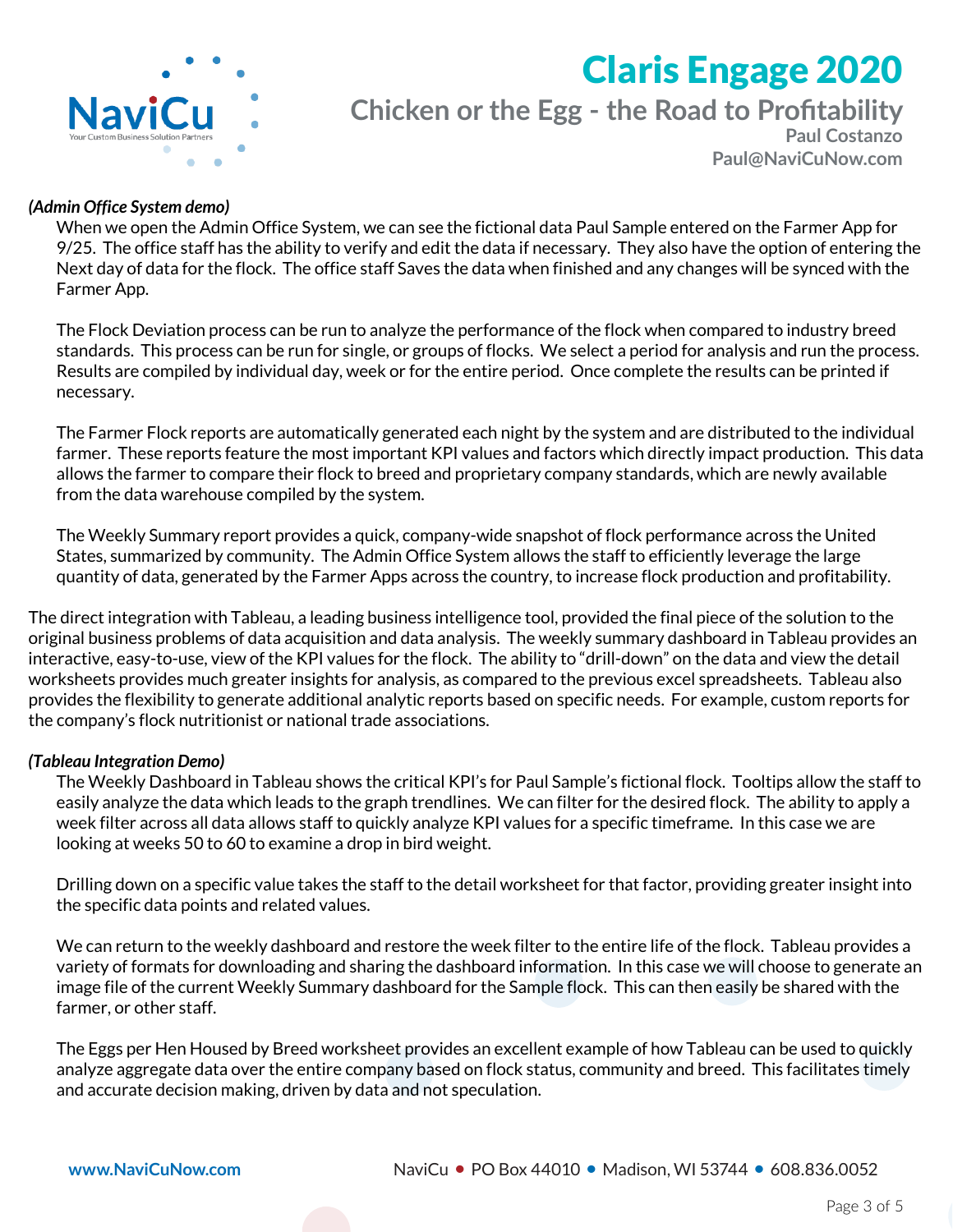

# **Chicken or the Egg - the Road to Profitability**

**Paul Costanzo Paul@NaviCuNow.com**

## **Chapter 4 – Challenges Faced** *(13:31)*

In chapter four, we will outline some of the challenges we dealt with during the project. As with any development project, we quickly identified several challenges which we needed to address to ensure a successful deployment and to maximize farmer adoption of the custom app.

Many of the Amish communities have varying levels of access to technology. The ability to deploy the Farmer App using a mobile device management framework allowed the iPads to be "restricted" to only the approved custom app, if necessary. Because some data continued to be submitted manually, outside of the Farmer App, the Admin Office System required an efficient workflow for the office staff to input this data.

Based on many of the rural farm locations it was assumed we would be dealing with poor internet connectivity. The system was designed to utilize MirrorSync from 360 Works, for data transfer between the Farmer App and the Admin server. Our past experience with MirrorSync, in other custom apps, gave us confidence in its ability to handle situations with poor connectivity. The added benefit of having the data locally on the iPad, was the increased performance when dealing with a large volume of data.

Once the Farmer App had been deployed, one of the first requests from the farmers, was the ability to add their financial data into the custom app and integrate it with the production data already present. This required the implementation of "Admin mode". This allows a "hired-hand" to enter production data but would restrict their access to the financial data without the admin credentials.

While some of these challenges were readily identified during the discovery process, and addressed in the system design, one of the most powerful strengths of the Claris FileMaker platform is the capacity to rapidly incorporate additional feature requests during the lifecycle of the custom app.

### **Chapter 5 – Results** *(15:41)*

In chapter five, will list a few of the key outcomes resulting from the project. The most important opinions in evaluating the results of a project, are those of the client. In this case, the General Manager who initiated the project and who has now assumed a greater role within the organization, clearly places great value on a system designed specific to their needs.

By removing the delay between the production date and the subsequent data analysis, potential issues can be identified earlier. This allows the farmer to take action and thereby potentially save thousands of dollars. Having the ability to precisely link the various factors which impact production to all flocks, has increased productivity for both individual farms and across the entire company. The historical data warehouse provides the framework for the accumulation of the extensive volume of data acquired and generated by the system. The dynamic, proprietary internal breed standards have created a tangible, valuable asset for the organization. Over time, these internal standards will continue to expand and be refined to improve their accuracy and value to the company. By automating many of the reporting and analysis functions of the system, the admin and office staff have increased time to focus on business growth and improved efficiency of the organization.

In light of the business problems discovered, we need to evaluate the impact the solutions have had on the financial bottom line for the company. In this case we can see the client clearly feels the system has allowed them to "improve their business far beyond their expectations". While this is a great outcome for the client, it is also what motivates us at NaviCu, as the goal for every client partnership.